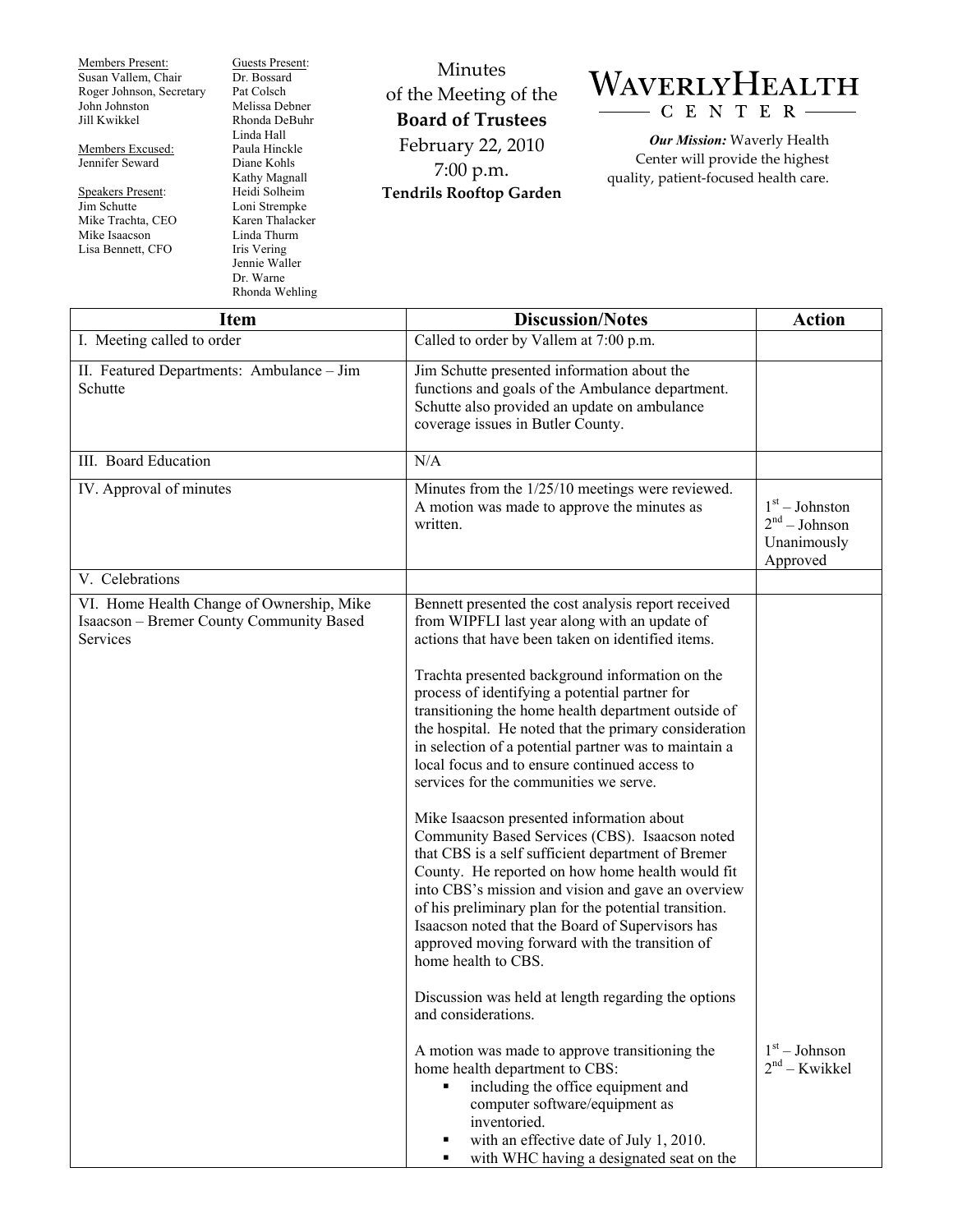|                                                                                                                                                                                                                                                                                                                                                                                                 | advisory board.                                                                                                                                                                                                                                                                                                                                                                                                                                                                                                                                       |                                                                |
|-------------------------------------------------------------------------------------------------------------------------------------------------------------------------------------------------------------------------------------------------------------------------------------------------------------------------------------------------------------------------------------------------|-------------------------------------------------------------------------------------------------------------------------------------------------------------------------------------------------------------------------------------------------------------------------------------------------------------------------------------------------------------------------------------------------------------------------------------------------------------------------------------------------------------------------------------------------------|----------------------------------------------------------------|
|                                                                                                                                                                                                                                                                                                                                                                                                 | Johnston expressed the importance of keeping<br>employees best interests in mind as we move<br>forward with the transition to create a win-win<br>situation for all involved.                                                                                                                                                                                                                                                                                                                                                                         |                                                                |
|                                                                                                                                                                                                                                                                                                                                                                                                 | Discussion was held regarding have Board<br>involvement in the transition process. It was<br>determined that a Board member should be actively<br>involved in the process, and interim reports on<br>progress should be presented at the monthly Board<br>meetings.                                                                                                                                                                                                                                                                                   | Unanimously<br>Approved                                        |
| VII. Financial and Statistical Report                                                                                                                                                                                                                                                                                                                                                           | Bennett presented the financial and statistical report<br>for January. A motion was brought forward from<br>Finance Committee to approve financial and<br>statistical report as presented.                                                                                                                                                                                                                                                                                                                                                            | $1st - Kwikkel$<br>$2nd - Johnson$<br>Unanimously<br>Approved  |
| VIII. Committee/Department Reports:<br>• Performance Improvement<br>• Home Health                                                                                                                                                                                                                                                                                                               | Performance Improvement and Home Health reports<br>were presented as included in the Board packets.                                                                                                                                                                                                                                                                                                                                                                                                                                                   | Accepted                                                       |
| IX. C.E.O.'s Report<br>• Waverly-Shell Rock Training Support<br>Request                                                                                                                                                                                                                                                                                                                         | Trachta presented a request from Waverly-Shell<br>Rock (W-SR) Community Schools to provide<br>funding assistance for their athletic training program.<br>Discussion was held regarding the health benefit of<br>the athletic training program for the community. A<br>motion was made to approve an \$8,500 donation for<br>the athletic training program. Trachta noted that<br>Kwikkel's husband is employed by W-SR Schools.<br>The Board did not feel that there was a conflict of<br>interest in this matter.                                    | $1st - Johnston$<br>$2nd - Kwikkel$<br>Unanimously<br>Approved |
| Rooftop Heliport                                                                                                                                                                                                                                                                                                                                                                                | Trachta reported that we have a donor who is<br>interested in helping us to construct a heliport.<br>Trachta noted that we met with a consultant today to<br>help develop a plan. He stated that plans may come<br>forward to the Executive Committee prior to the next<br>regular meeting for approval in order to put the<br>project out for bid.                                                                                                                                                                                                   |                                                                |
| X. Old Business                                                                                                                                                                                                                                                                                                                                                                                 |                                                                                                                                                                                                                                                                                                                                                                                                                                                                                                                                                       |                                                                |
| XI. New Business<br>• Provisional Appointments to Medical<br>Staff:<br>Richard Valente, M.D. - Consulting,<br>٠<br>Cardiology, Covenant<br>Provisional to Regular Appointment on<br>$\bullet$<br>Medical Staff:<br>Shannon Lau, M.D. - Active,<br>٠<br>OB/Gyn, WHC<br>Mark Thomas, DPM - Courtesy,<br>٠<br>Podiatry Resident, Cedar Valley<br>Podiatry<br>Continuation of Provisional Status on | Privileging items were presented as individually<br>listed at left. The files have been reviewed by the<br>Executive Committee of the Medical Staff. The<br>Executive Committee recommends approval.<br>Trachta noted that Dr. Fagre is being moved to<br>Courtesy status as a result of not meeting attendance<br>requirements for Active staff as set forth in the<br>Medical Staff Bylaws. A motion was made to<br>approve all privileging items as individually<br>considered and recommended by the Executive<br>Committee of the Medical Staff. | $1st - Johnson$<br>$2nd - Kwikkel$<br>Unanimously<br>Approved  |
| Medical Staff:<br>Udaya Shreesha, M.D. - Consulting,<br>Pulmonary Medicine, Covenant                                                                                                                                                                                                                                                                                                            |                                                                                                                                                                                                                                                                                                                                                                                                                                                                                                                                                       |                                                                |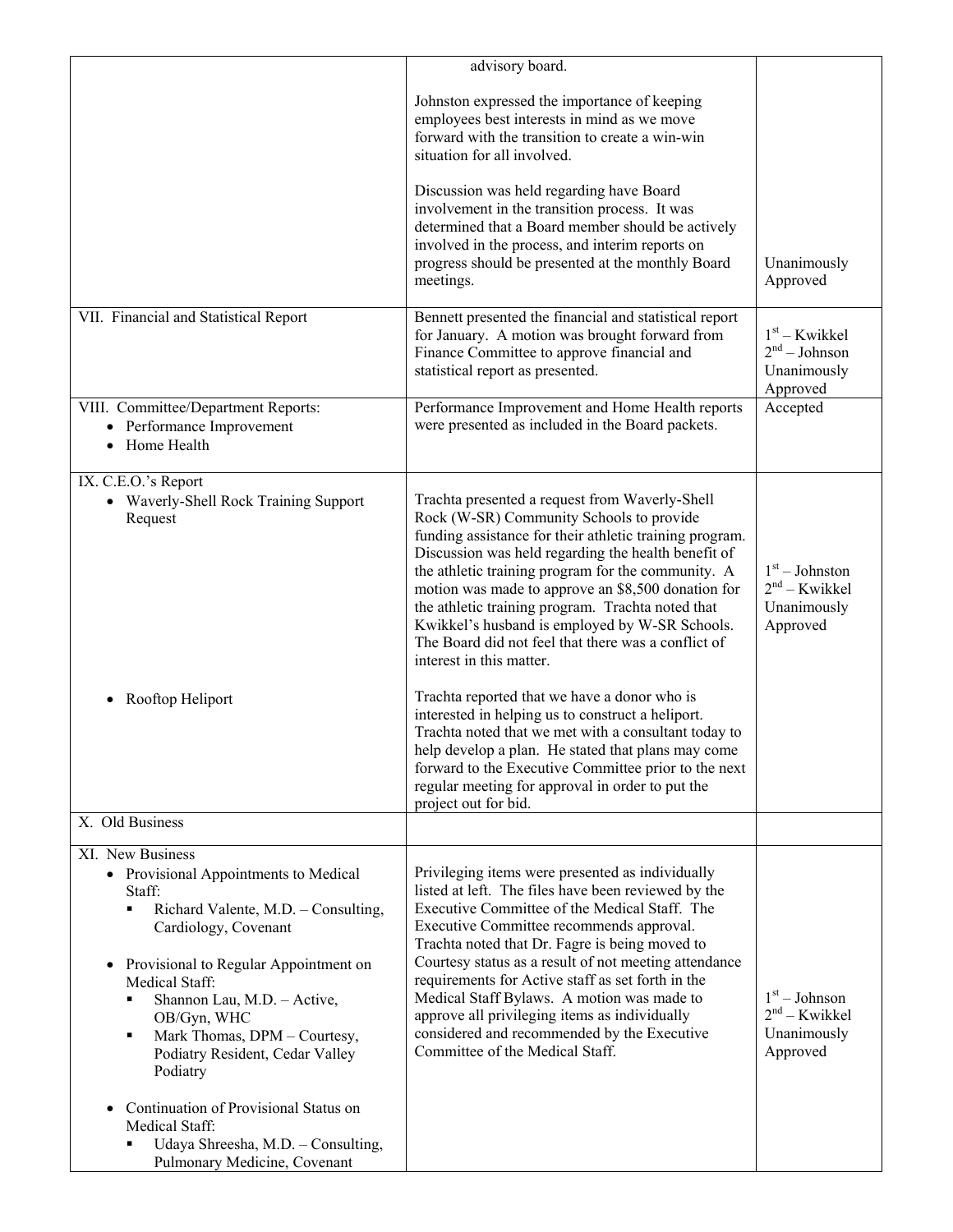| Change from Active to Courtesy Status on<br>Medical Staff:<br>Lee Fagre, M.D. - Family Practice,<br>Covenant                                                                                         |                                                                                                                                                                                                                                                                                                                                                                                          |                                                                          |
|------------------------------------------------------------------------------------------------------------------------------------------------------------------------------------------------------|------------------------------------------------------------------------------------------------------------------------------------------------------------------------------------------------------------------------------------------------------------------------------------------------------------------------------------------------------------------------------------------|--------------------------------------------------------------------------|
| Reappointments to Medical Staff:<br>$\bullet$<br>Brenda Cooper, ARNP-<br>Consulting/Ancillary, CVMS<br>Brian Fiedler, M.D. - Courtesy,<br>Ξ<br>Radiology, NightHawk Radiology                        |                                                                                                                                                                                                                                                                                                                                                                                          |                                                                          |
| Resignation from Medical Staff:<br>٠<br>James Connell, Jr., M.D. - Consulting,<br>Radiology - CVMS<br>Crystal Schrader, ARNP - Consulting/<br>٠<br>Ancillary, CVMS                                   |                                                                                                                                                                                                                                                                                                                                                                                          |                                                                          |
| <b>Updated/Revised Privileges:</b><br>$\bullet$<br>Shannon Lau, M.D. - Active,<br>OB/Gyn, WHC                                                                                                        |                                                                                                                                                                                                                                                                                                                                                                                          |                                                                          |
| • Revised Privilege Listing:<br>General Surgery Clinical Privileges                                                                                                                                  | Trachta presented the revised listing for General<br>Surgery Clinical Privileges as included in the Board<br>packets. The form has been reviewed and is<br>recommended for approval by the Executive<br>Committee of the Medical Staff. A motion was<br>made to approve the revised privilege listing as<br>presented.                                                                   | $1st$ – Kwikkel<br>2 <sup>nd</sup> – Johnston<br>Unanimously<br>Approved |
| New/Revised Policies:<br>Restrictions to Use and Disclosure of<br>٠<br>Protected Health Information<br><b>Breach Notification</b><br>Е<br><b>Incentive Plan</b><br>п<br><b>Clinical Records</b><br>٠ | Trachta presented the new/revised policies as listed<br>at left, and included in the Board packets. The<br>policies have been reviewed by the Executive<br>Committee of the Medical Staff and are<br>recommended for approval. A motion was made to<br>approve the policies as written and individually<br>considered.                                                                   | $1st - Johnston$<br>$2nd - Johnson$<br>Unanimously<br>Approved           |
| Finance Committee                                                                                                                                                                                    | Bennett reported that the Finance Committee met<br>earlier today. Minutes from said meeting were<br>distributed.                                                                                                                                                                                                                                                                         |                                                                          |
| Capital Request - Pentax HD<br>Е<br>Processor and HD Colonoscope                                                                                                                                     | Bennett presented a capital request for a Pentax HD<br>Processor and HD Colonoscope. This request was<br>budgeted for \$65,000. Bennett reported that they are<br>reviewing possible changes to the specs for the<br>equipment that was requested. A motion was made<br>to approve spending up to the budgeted amount of<br>\$65,000 to assure additional features and<br>compatibility. | $1st - Johnson$<br>$2nd - Kwikkel$<br>Unanimously<br>Approved            |
| Capital Request - API DeductIt                                                                                                                                                                       | Bennett presented a capital request for API DeductIt<br>at a cost not to exceed \$22,160.00. Bennett noted<br>that funds for this purchase were raised through the<br>Foundation's Annual Campaign. A motion was<br>made to approve the request as presented.                                                                                                                            | $1st - Johnston$<br>$2nd - Kwikkel$<br>Unanimously<br>Approve            |
| Charity Care                                                                                                                                                                                         | Bennett reported that there were no charity care<br>requests to consider this month.                                                                                                                                                                                                                                                                                                     |                                                                          |
| XII. Closed Session                                                                                                                                                                                  | A motion was made to move into closed session at                                                                                                                                                                                                                                                                                                                                         | $1st - Johnson$                                                          |